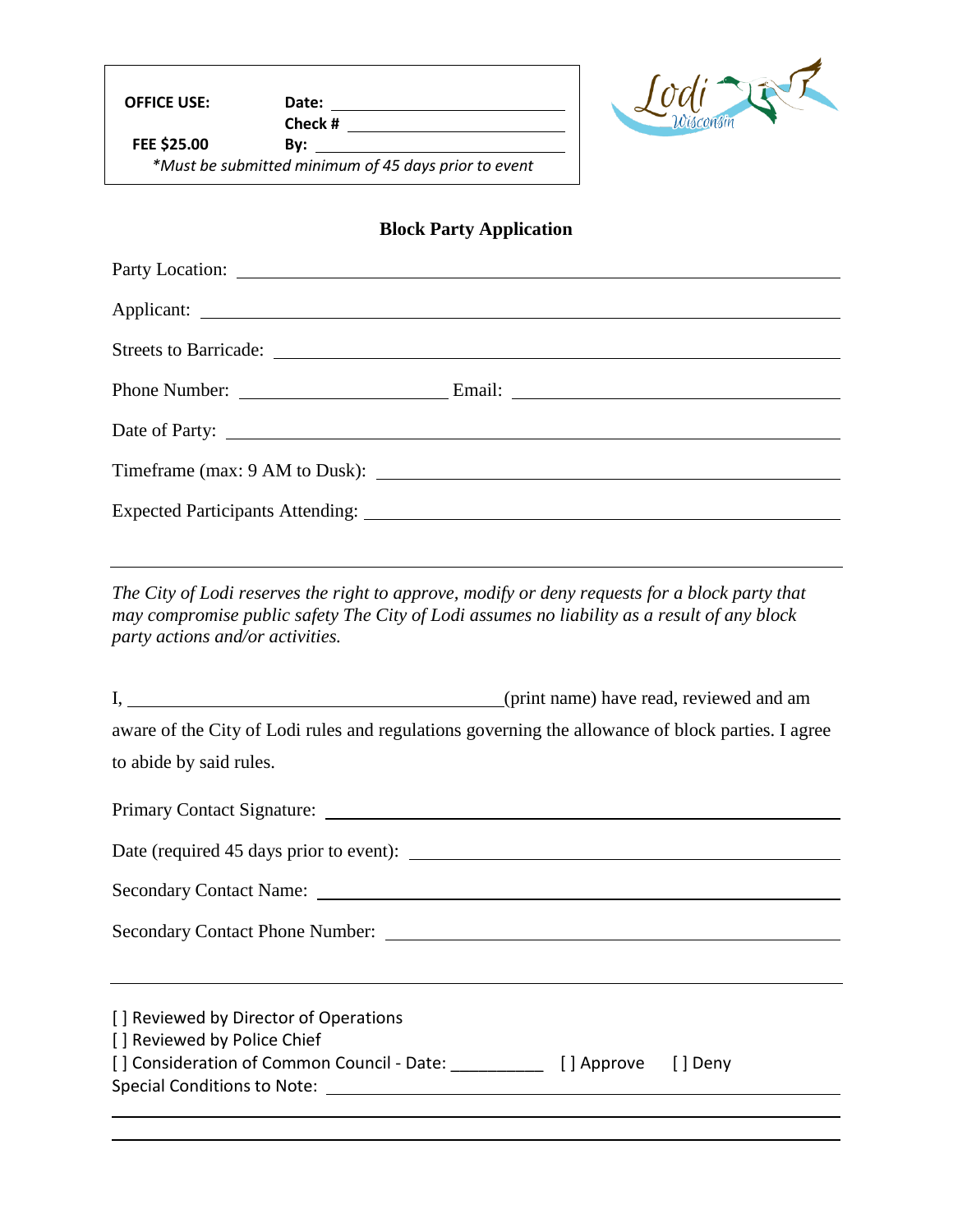

## **Neighborhood Approval for a Block Party**

Along with the completed application, the following approval shall be provided by the proposed area of the street(s) being used for the time of use. This approval shall be signed by not less than 75% of the households along that portion of the street(s) designated.

We, the undersigned resident(s) of noted address below, in the City of Lodi, hereby consent to the use of this street between the hours of and on the date of  $\ldots$ ,  $\ldots$ , for the purpose of a block party.

I/We hereby consent to the City of Lodi to grant a permit for the portion of said street for said purpose and do hereby agree to abide by such conditions set forth by the City of Lodi.

We understand that the permit will not be granted longer than the maximum hours of any earlier than 9 AM or later than dusk on the date specified.

I/We agree to set up the delivered barricades on the street as instructed and remove from the street, prior to the end of said period, the barricades and any other personal property placed during the event for which a permit is granted.

We designate\_\_\_\_\_\_\_\_\_\_\_\_\_\_\_\_\_\_\_\_\_ as the responsible person applying for the application.

*Signature: Address:*